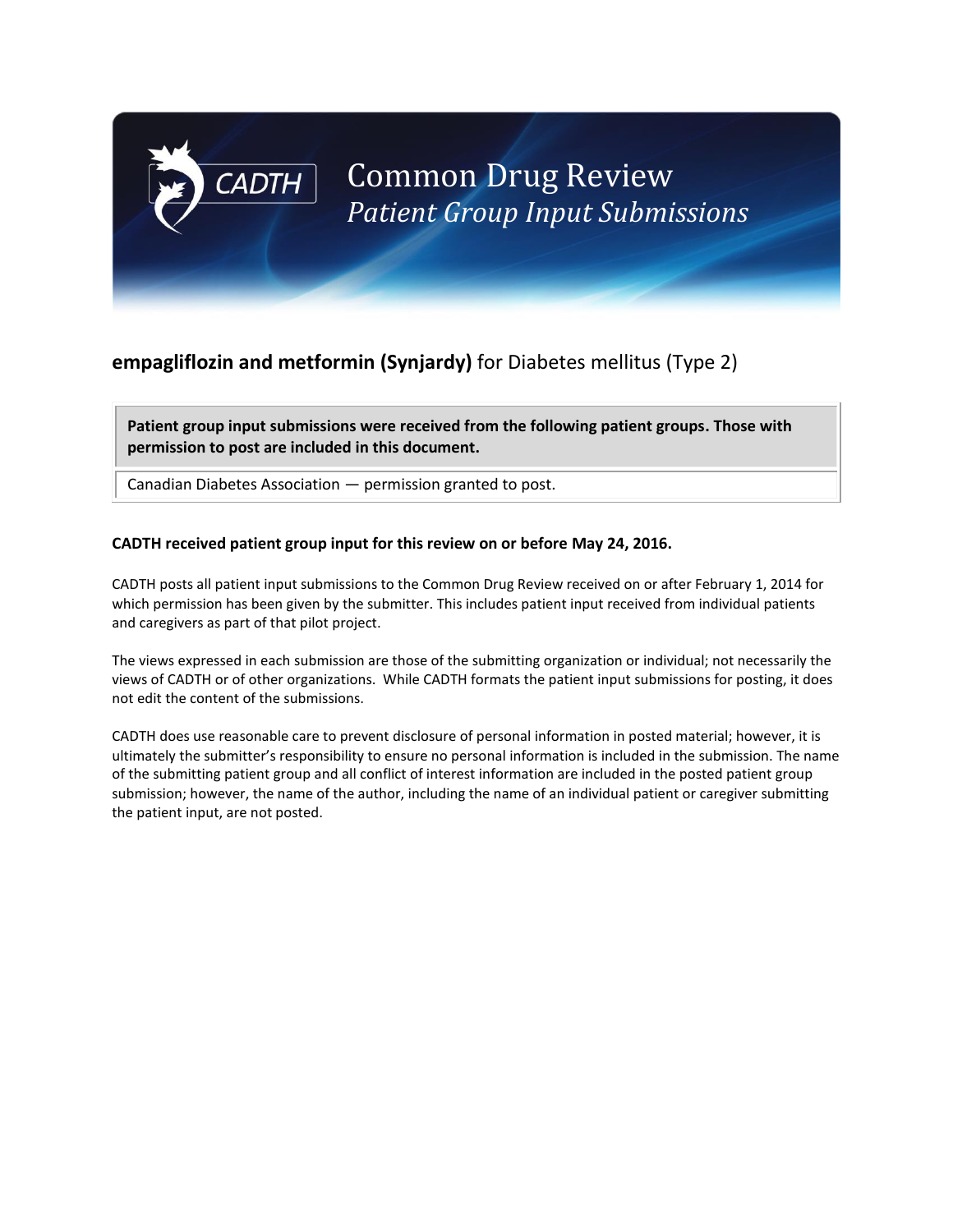# **Canadian Diabetes Association**

## **Section 1 — General Information**

| Name of the drug CADTH is reviewing and indication(s)<br>of interest |           | Synjardy (empagliflozin and metformin)<br>Type 2 diabetes |
|----------------------------------------------------------------------|-----------|-----------------------------------------------------------|
| Name of the patient group                                            |           | Canadian Diabetes Association                             |
| Name of the primary contact for this submission:                     |           |                                                           |
| Position or title with patient group                                 |           |                                                           |
| Email                                                                |           |                                                           |
| Telephone number(s)                                                  |           |                                                           |
| Name of author (if different)                                        |           |                                                           |
| Patient group's contact information:                                 | Email     | <b>Canadian Diabetes Association</b>                      |
|                                                                      | Telephone | advocacy@diabetes.ca                                      |
|                                                                      | Address   | 613 688 5938                                              |
|                                                                      | Website   | http://www.ctac.ca                                        |
| Permission is granted to post this submission                        |           | Yes                                                       |

#### **1.1 Submitting Organization**

The Canadian Diabetes Association (the CDA) leads the fight against diabetes by helping people with diabetes live healthy lives while we work to find a cure. It has a heritage of excellence and leadership, and its co-founder, Dr. Charles Best, along with Dr. Frederick Banting, is credited with the co-discovery of insulin. The CDA is supported in its efforts by a community-based network of volunteers, employees, health care professionals, researchers, and partners. By providing education and services, advocating on behalf of people with diabetes, supporting research, and translating research into practical applications, the CDA is delivering on its mission.

#### **1.2 Conflict of Interest Declarations**

The Canadian Diabetes Association (the CDA) solicits and receives unrestricted educational grants from multiple manufacturers/vendors of pharmaceuticals, supplies and devices for diabetes and its complications. These funds help the CDA to support community programs and services for people with diabetes, fund research and advocacy, across Canada. Sponsors were not involved in developing this submission. The CDA did not have any conflicts of interest in the preparation of this submission.

## **Section 2 — Condition and Current Therapy Information**

## **2.1 Information Gathering**

The Canadian Diabetes Association (the CDA) solicited patient input through surveys distributed through social media and email blasts. Content of this submission is derived from three surveys. Two surveys conducted in August 2014 and October 2015, gathered information Canadians with type 2 diabetes and their caregivers about the impacts of diabetes, and aspects of diabetes they want medications to address; the surveys were answered by 376 and 212 individuals, respectively. The third survey, conducted in April 2015 during 3 weeks, provides information from Canadians with type 2 diabetes (n=349) and their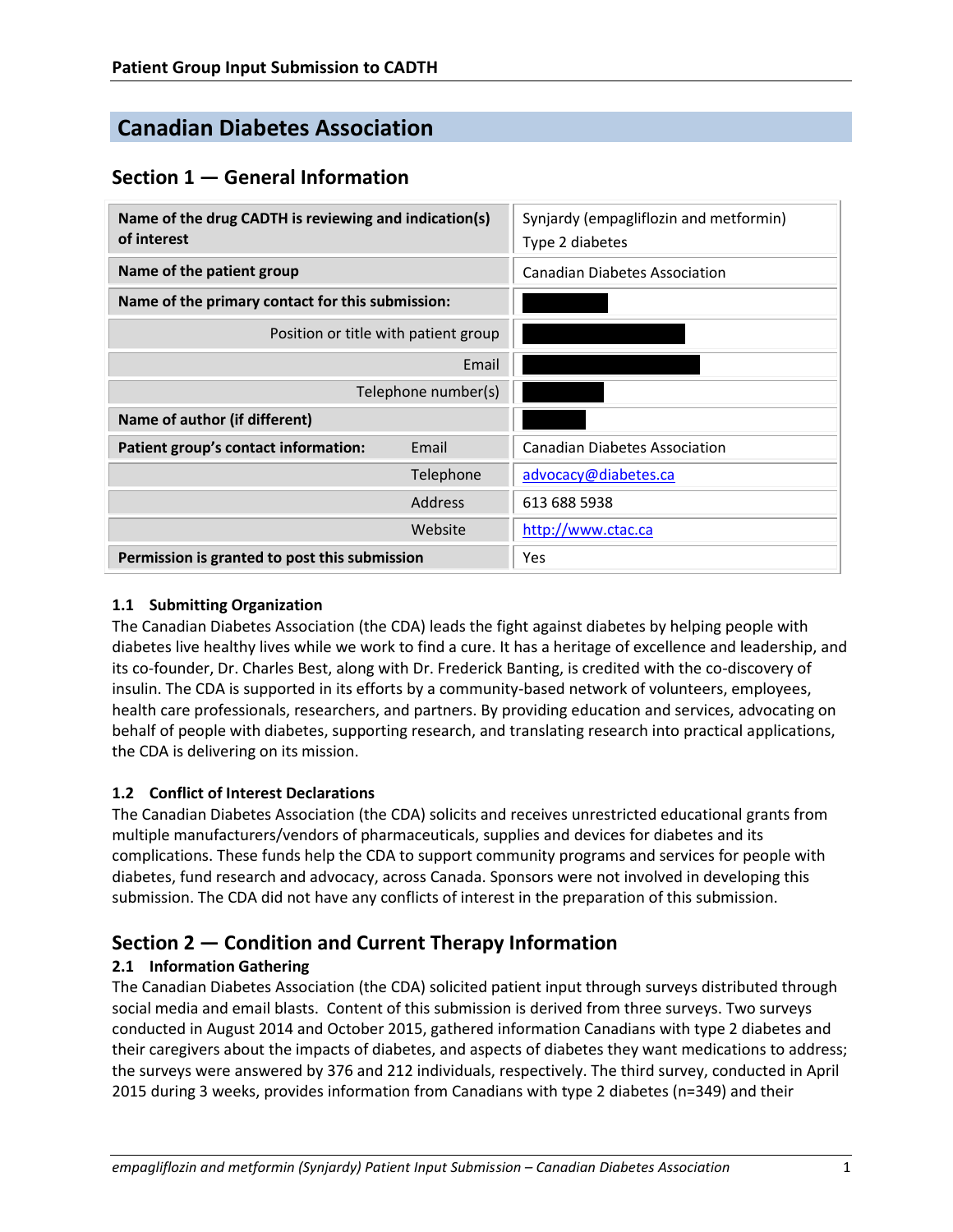caregivers (n=75) about current drug therapies and experience with Jardiance (empagliflozin), and the most important aspects of diabetes they would like medications to address.

#### **2.2 Impact of Condition on Patients**

T**ype 2 diabetes** is a chronic (progressive) condition that occurs when the pancreas does not produce enough insulin or when the body does not effectively use the insulin that is produced. Common symptoms of diabetes include fatigue, thirst and weight change. Diabetes requires considerable selfmanagement, including healthy eating, regular physical activity, healthy body weight, taking diabetes medications (oral and/or injection) as prescribed, monitoring blood glucose and stress management. Poor glucose control can result in serious complications, such as heart disease, stroke, blindness, kidney problems, nerve damage and erectile dysfunction. The goal of diabetes management is to keep glucose levels within the target range to minimize symptoms and avoid or delay the complications.

Direct quotes below describe the general impact of diabetes on respondents:

*"The most distressing side effect of all of the diabetes drugs is they make you gain weight or prevent weight loss. It is annoying to be told to lose weight then handed a drug that prevents weight loss."*

*"I need to be careful with what I eat and how much I eat, especially carbohydrates. Also need to balance out a snack, insulin needs and exercise to ensure I don't have a hypoglycemic episode while exercising. I also need to monitor my insulin needs while doing errands, again to avoid a hypoglycemic episode."*

*"[Diabetes has] affected my family also due to my being not able to work while I was waiting for a kidney transplant , which was given to me by … my son . Because of being on dialesis [sic] I had to spend most of my life's savings. Being sick can be very very expensive."* 

*"It is difficult to lead a normal life when you always need to be taking meds or checking your [blood sugar] levels and reading labels on all your food while your [blood sugar] levels change with or without food intake. The impact of diabetes on all your other organs is another huge problem and when you treat one you harm another. Most difficult disease to manage."* 

Many respondents described fatigue and lack of energy. There was also a frequent emphasis on the psychological and emotional impact of diabetes on the lives of respondents (effect on stress, anxiety, adjusting to changes in diet and lifestyle, medication and treatment management as well as relationships with family). Below are selected quotes that demonstrate challenges due to diabetes:

"Having diabetes makes me useless. I have no energy or strength to enjoy life anymore. I can't do partial jobs around house. I can't enjoy sports anymore. Diabetes has instill (sic) a fear in me."

"…problems are mostly trying to lose weight…Took 5 Metformin pills (1 a day for 5 days) and put on 2 pounds a day. Took over a month to loose[sic] that 10 pounds."

"Basically it's an awful experience, experience highs and lows. Exercising can make my sugars low so I have to always have a snack with me. Eating anywhere besides home is a challenge as you don't know how things are made. I'm constantly checking my blood and I take 13 pills a day."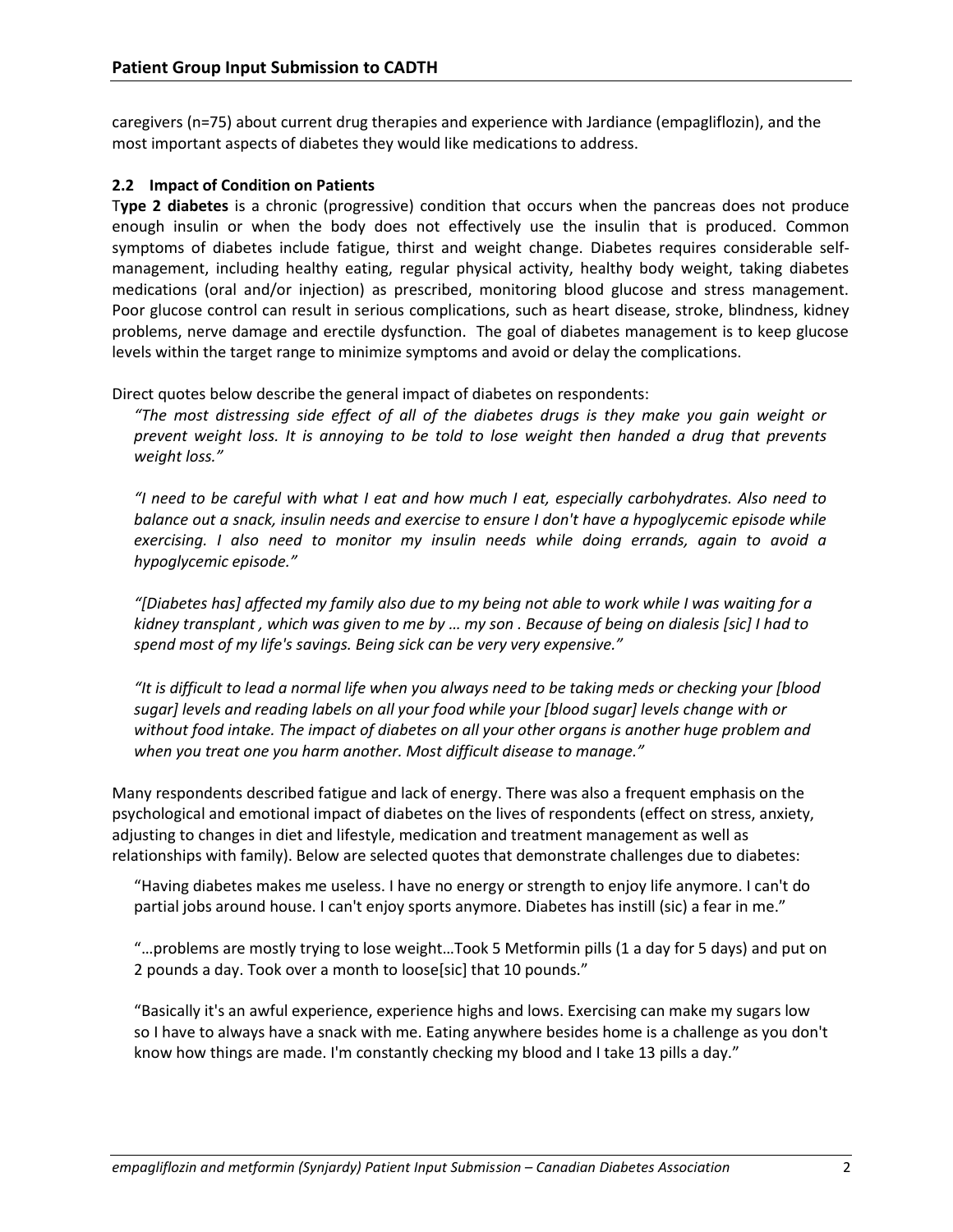Surveyed patients were asked which aspects of diabetes were the most important. The majority of patients indicated that daily fluctuations in blood sugar and weight gain were the most important aspects of diabetes to control. The blood sugar fluctuations impact the ability to work, interactions with friends and family, causes stress and worry as well as ability to participate in normal activities of daily living. Weight gain and the stigma associated with the disease can result in reduced quality of life. Maintaining control of diabetes has potential to reduce anxiety and avoid or delay complications as well as improve overall quality of life.

#### **2.3 Patients' Experiences With Current Therapy**

A large proportion of people with type 2 diabetes fail to achieve optimal glycemic control, which places patients at risk for both acute and chronic diabetes complications. The initial therapy is most often metformin, but over time, most patients will require the addition of a second or third agent to reach glycemic targets. Many of the currently available therapies cause significant weight gain while their ability to achieve optimal glycemic control may be limited by hypoglycemia. Weight gain adds to the sense of failure and anxiety in this patient population who frequently blame themselves for their health status.

In our April 2015 survey, a total of 377 Canadians with type 2 diabetes and caregivers for those with diabetes indicated experience taking diabetes medications. The medications taken by respondents at the time of survey included metformin (173), insulin (121), sulfonylureas (73), DPP-4 inhibitors (43), SGLT2 inhibitors (120), GLP-1 agonists (26), DPP-4 inhibitors (43), combinations of DPP-4 inhibitors and metformin (62), meglitinides (13), TZDs (8), rosiglitazone+metformin (8), and acarbose (4). Some people indicated that they had had to stop the following medications for reasons other than the end of clinical trials: metformin (26), sulfonylurea (42), SGLT2 inhibitors (15), DPP-4 inhibitors (20), DPP-4 inhibitors and metformin combination (14), meglitinides (4), TZDs (38), rosiglitazone+metformin (8), GLP-1 agonists (2), acarbose (2), and insulin (8).

Among the 173 people who were on metformin at time of survey, a large proportion were taking additional medications to manage their diabetes: 49 were also taking a sulfonylurea, 72 were taking a SGLT2 inhibitor, 32 were taking a DPP-4 inhibitor, 11 were taking a combination drug of DPP-4 inhibitor and metformin, 19 were taking a GLP-1 agonist, 7 using meglitinides, 2 on acarbose, 3 using TZDs, 3 using combined rosiglitazone+metformin, and 70 were on insulin. These sub-groups are not mutually exclusive as some patients were taking multiple drugs.

The majority of respondents—63% (218 people)—stated they were satisfied or very satisfied with their **current therapies** whereas 18% indicated dissatisfaction. They indicated they were better or much better at keeping blood glucose and A1C levels at target. However, a significant number of respondents have *not* found it easier to avoid low blood sugar ("the same," "worse" or "much worse" for 38%), weight gain ("the same," "worse" or "much worse" for 52%), GI effects ("the same," "worse" or "much worse" for 57%); 59% and 55% indicating "same," "worse" or "much worse" for dehydration and urinary tract/yeast infection, respectively.

Surveyed patients were also asked to rate the importance of following benefits/side effects when choosing diabetes medications, using a five-point scale from "not at all important" to "very important." Over 90% of respondents indicated "quite important" or "very important" regarding the following benefits of therapy:

- blood sugars kept at satisfactory levels in the morning/after fasting (96%),
- blood sugars kept at satisfactory levels during the day/after meals (95%),
- avoiding low blood sugar during the day/overnight (90%).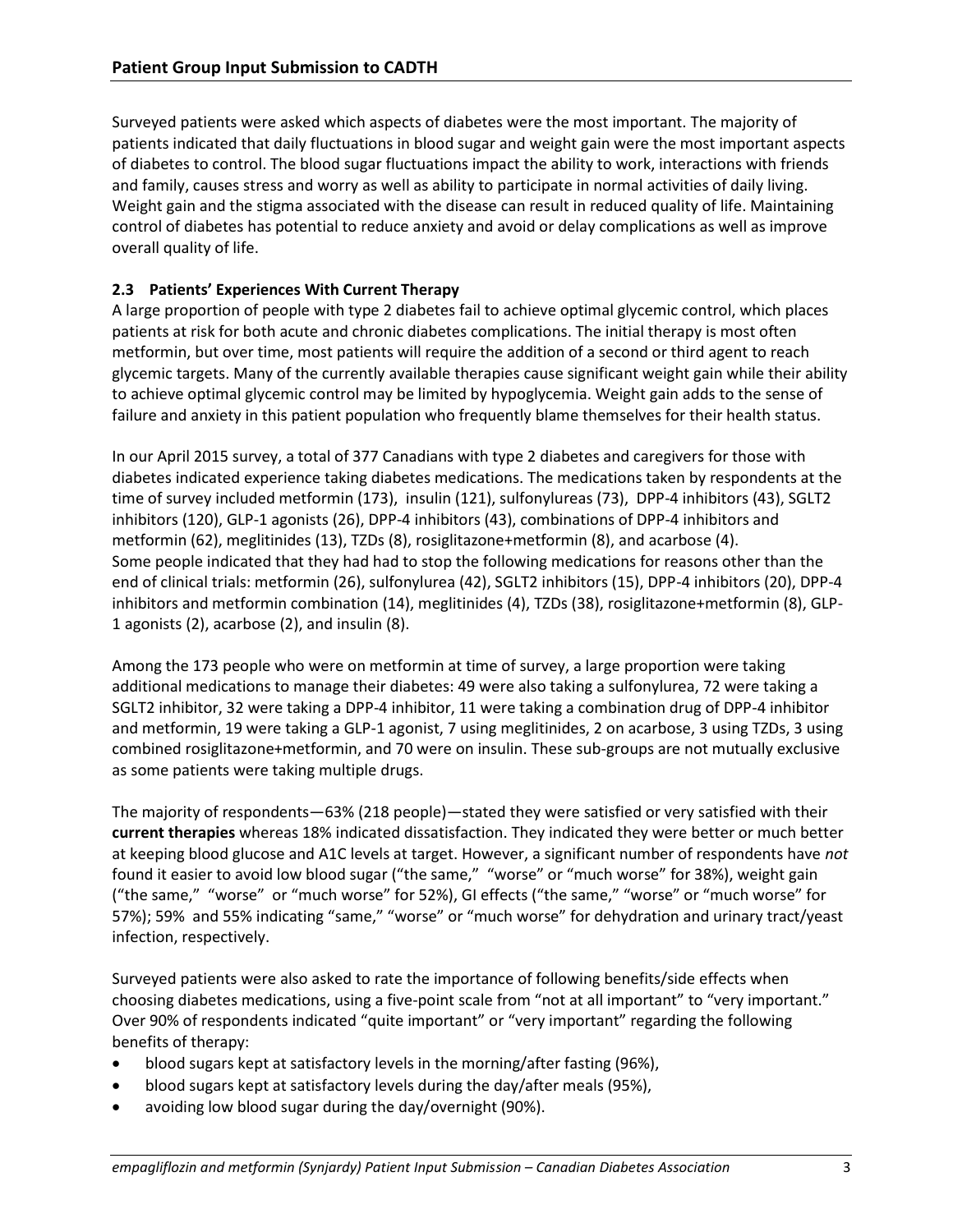The following aspects are also considered important by the vast majority:

- avoiding weight gain (89%),
- avoiding GI effects (84%),
- reducing high blood pressure (83%),
- avoiding fluid retention (82%),
- avoiding urinary tract infection (81%).

Other aspects deemed important when choosing medications include "avoiding kidney strain and heart problems" and "depression." Some respondents simply wanted drugs to "allow them to lead as normal a life as possible" and provide a "life without concerns about complications because of diabetes."

## **Section 2 — Condition and Current Therapy Information**

### **3.1 Information Gathering**

The Canadian Diabetes Association (the CDA) solicited patient input on the drug being reviewed, through a survey distributed through social media and email blasts. Conducted in April 2015 during 3 weeks, the survey provides information from Canadians with type 2 diabetes (n=349) and their caregivers (n=75) about current drug therapies and experience with empagliflozin specifically, and the most important aspects of diabetes they would like new medications to address.

#### **3.2 What Are the Expectations for the New Drug or What Experiences Have Patients Had With the New Drug?**

Empagliflozin belongs to a new class of drugs that lower blood glucose through inhibition of subtype 2 sodium-glucose transport protein (SGLT2), which is responsible for at least 90% of the glucose reabsorption in the kidney. The SGLT2 inhibition stabilizes blood glucose, reduces blood pressure and promotes weight loss. Recently published results of the first cardiovascular outcome trial of this drug class demonstrate lower rates of cardiovascular-related hospitalization and mortality in patients who used empagliflozin. The availability of empagliflozin offers an alternative treatment option for people with type 2 diabetes, as well as those at higher risk for cardiovascular events.

Only 14 respondents indicated they had taken empagliflozin in as part of a clinical trial; 136 had taken other drugs in the same class i.e. Invokana (canagliflozin) or Forxiga (dapagliflozin). Patients who have taken empagliflozin noted its effectiveness in keeping blood sugar levels at target and minimizing sides effects (e.g. diarrhea, stomach ache, weight gain), and provide "better quality of life" from their perspective. A patient who has used empagliflozin in a past trial and now on another class of drugs expressed his wish that he could access it because "it worked…[other drugs] cause weight gain and do not work as well as empagliflozin."

For people who have *not* had experience with empagliflozin, they reported challenges with some of the current medications such as GI effects associated with metformin use, and indicated the following as important aspects to address with new drugs:

- Maintain blood glucose levels & reduce instances of hypoglycemia ("managing levels becomes less stressful")
- Better A1C
- Weight loss/no weight gain
- Minimal side effects ("without increasing risk of renal damage")
- Slow the progression of disease/complications ("reduce vascular risks", "reduce number of patients on dialysis, losing limbs, heart problems, organ failures")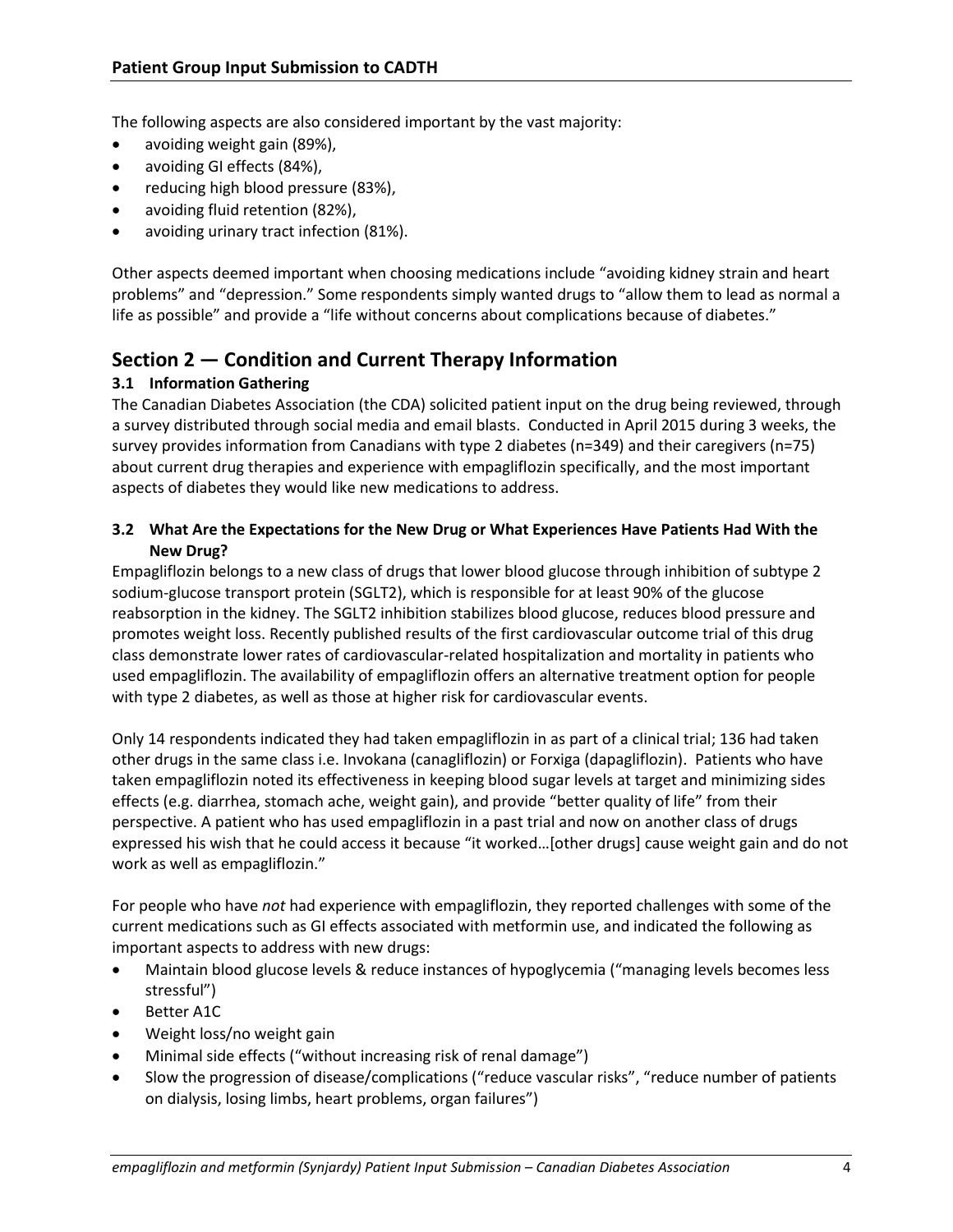- Better blood pressure
- Reduction of other diabetes meds
- Avoid or delay insulin
- Lower cost/fully covered under public drug plans ("for retired persons with limited budgets")
- Cure the disease
- Combat depression ("If these meds can help you feel better it will help with the depression of Diabetes. It may reduce the fear of future serious complications.")

In general, all patients hope to have blood glucose levels under control, avoid hypoglycemia, avoid long term complications. A large number of respondents also hope to reduce the number of drugs taken, as well as insulin injections. One respondent stated: "if medications can help reduce the amounts or frequency of injections without the risk of serious side effects I would welcome that." Another respondent puts it in perspective: "I hope one day to be able to take only one or two medications to control my diabetes rather than the 3 injectables and 2 tablet medications I take now." Other respondents would like the new drug to help "reduce the number [and] types of pills that a type 2 diabetic takes," "keep away from the needle," "reduce/eliminate/replace the need for insulin." Ultimately, people with type 2 diabetes hope for the least number of medications possible at an affordable cost: "I hope that it would be a one tablet or injection instead of multiple medications to treat type 2 diabetes and that everyone can afford to use it." Given the wishes expressed by many respondents with type 2 diabetes to reduce the number of medications, the availability of Synjardy, as a fixed dose combination of metformin with empagliflozin, for people with type 2 diabetes stabilized on metformin, empagliflozin (with or without a sufonylurea or insulin) would serve the purpose of offering effective therapy while reducing pill burden and promoting adherence to prescribed therapy. This would offer a significant advantage for doctors and patients working together to achieve optimal treatment with the lowest effective dose.

In summary, diabetes requires intensive self-management. To achieve optimal blood glucose levels, individualization of therapy is essential, including selecting the drug or combination of drugs, route of administration (oral, injection, pen or pump), how frequently the patient monitors blood glucose and adjusts dosage, the benefits and risks that the patient experiences and/or tolerates, and the lifestyle changes the patient is willing or able to make.

There are clear expectations that any new drugs should offer good blood glucose control to prevent hyperglycemic and hypoglycemic episodes, as well as longer term control, with minimal side effects and long term damage to organs, and at affordable costs. Given the challenge that many patients have with weight loss and the enormous sense of failure experienced with weight gain, diabetes drugs that promote weight loss can be an important part of care.

Responses to this survey reinforce the understanding that different people living with diabetes require different options in terms of medications to help effectively manage their disease. Their clinical profile, preference and tolerance of therapy can direct physicians to the most appropriate drug therapy. The patients who had experience with empagliflozin described good results in terms of glucose control and less side effects such as weight gain/GI effects. Several respondents identified taking several medications as a concern, hoping to have access to combined medicines which would reduce the number of medications taken. The availability of a combined empagliflozin and metformin (Synjardy) may promote adherence to prescribed treatment by reducing pill burden and can offer some patients a good alternative for effective management of diabetes.